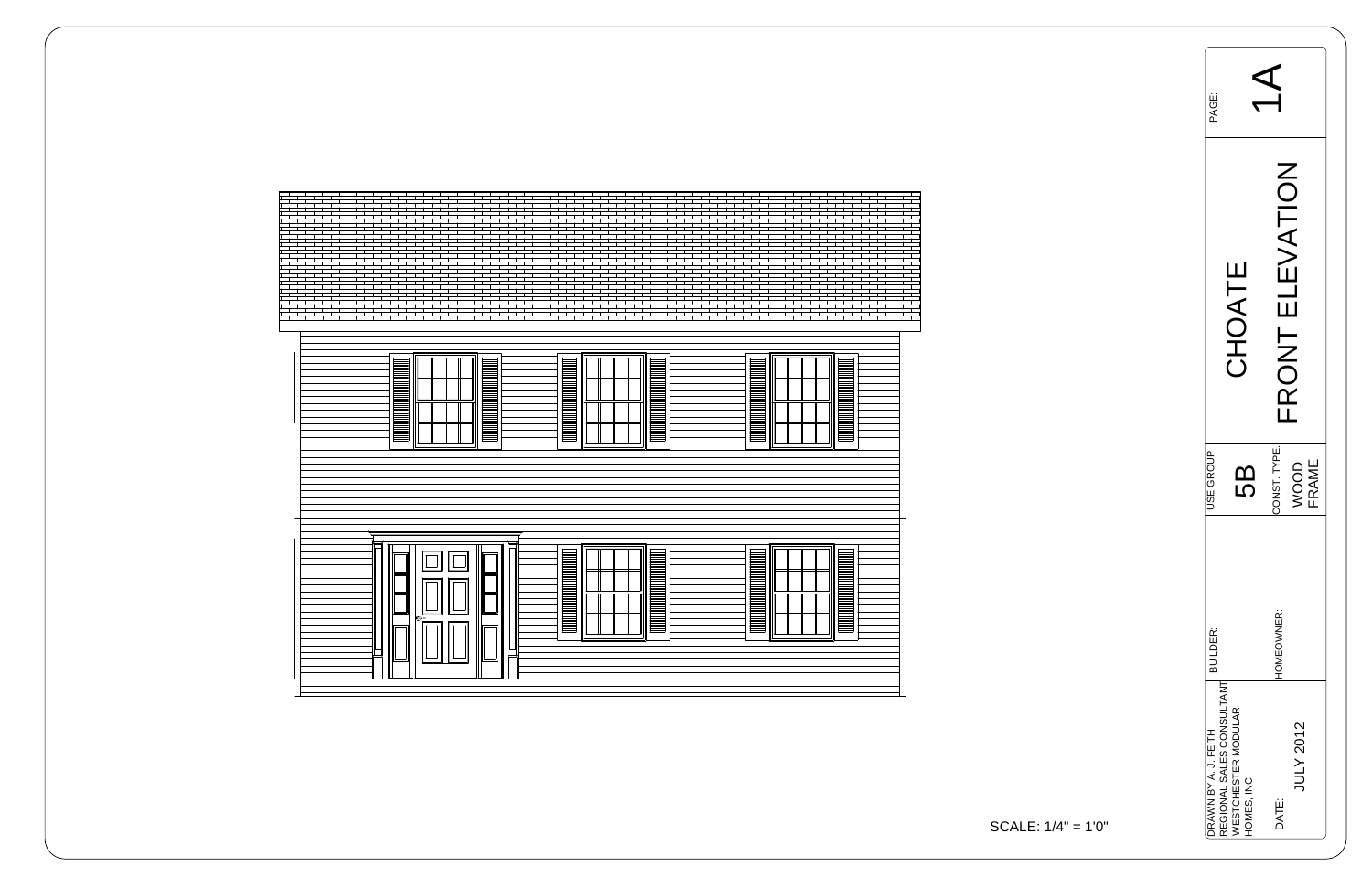| Li<br>PAGE:                                       |                                    | $\Box$        |               |
|---------------------------------------------------|------------------------------------|---------------|---------------|
|                                                   | CHOATE                             | SIDE AND REAR | ELEVATIONS    |
| USE GROUP                                         | 89                                 | CONST. TYPE.  | WOOD<br>FRAME |
| BUILDER:                                          |                                    | HOMEOWNER:    |               |
| REGIONAL SALES CONSULTANT<br>DRAWN BY A. J. FEITH | WESTCHESTER MODULAR<br>HOMES, INC. | DATE:         | JULY 2012     |





SCALE: 1/8" = 1'0"

RIGHT





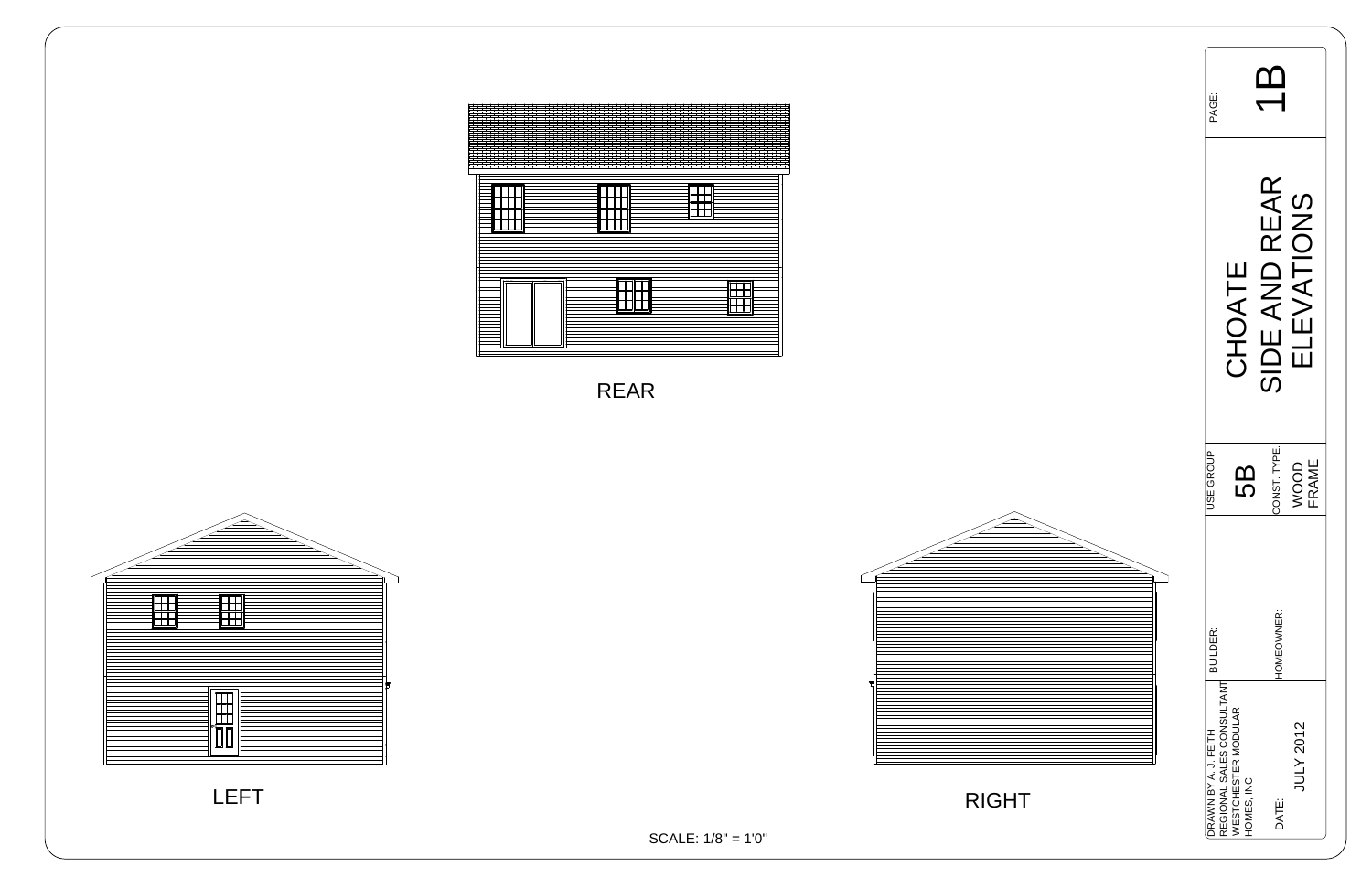

| PAGE:                                             |                                                  |                                      |
|---------------------------------------------------|--------------------------------------------------|--------------------------------------|
| CHOATE                                            |                                                  | FIRST FLOOR                          |
| JSE GROUP                                         | 5<br>5                                           | CONST. TYPE.<br>FRAME<br><b>OOON</b> |
| <b>BUILDER:</b>                                   |                                                  | HOMEOWNER:                           |
| REGIONAL SALES CONSULTANT<br>DRAWN BY A. J. FEITH | <b><i>NESTCHESTER MODULAR</i></b><br>HOMES, INC. | JULY 2012<br>DATE:                   |